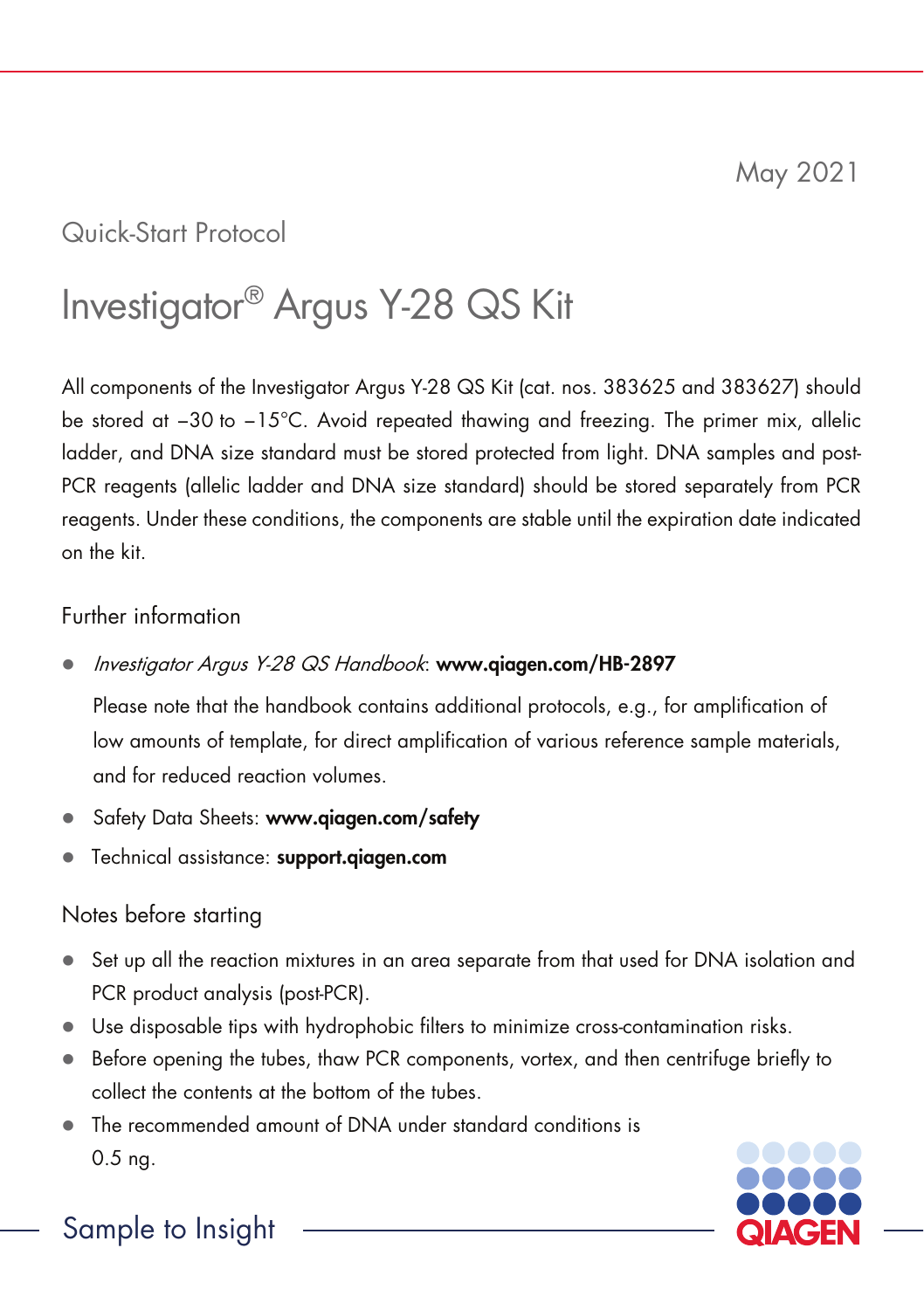# Procedure

1. Prepare Master Mix according to [Table 1.](#page-1-0) As some loss of reagents can occur during transfers, prepare the mix with additional reactions included. Also include positive and negative control reactions. The Master Mix contains all of the components needed for PCR except the template (sample) DNA and nuclease-free water.

#### <span id="page-1-0"></span>Table 1. Reaction setup

| Component             | Volume per reaction |
|-----------------------|---------------------|
| Fast reaction mix 3.0 | $7.5$ $\mu$         |
| Primer mix            | $2.5$ $\mu$         |
| Nuclease-free water   | Variable            |
| Template DNA          | Variable            |
| Total volume          | $25$ µ              |

- 2. Vortex thoroughly and dispense appropriate volumes of Master Mix into PCR tubes or the wells of a PCR plate.
- 3. Add template DNA and nuclease-free water to give a final sample volume of 25 µl.
- 4. Prepare the negative control (nuclease-free water) and positive control, which should be 5 µl of the Control DNA 9948 (0.1 ng/µl).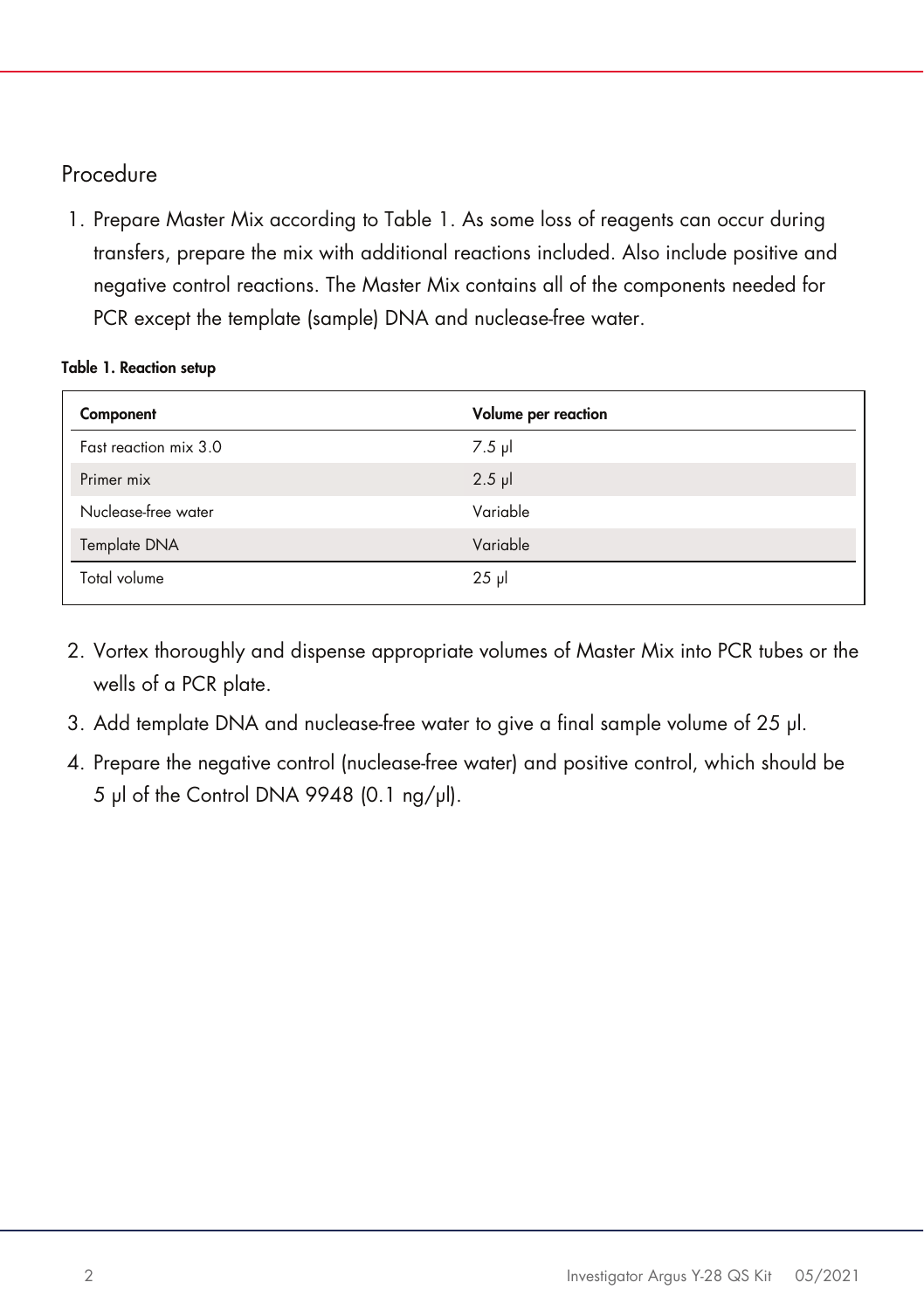5. Program the thermal cycler according to the manufacturer's instructions, using the conditions outlined in [Table 2.](#page-2-0)

<span id="page-2-0"></span>Table 2. Cycling conditions

\* Hot-start to activate DNA polymerase.

6. After the cycling protocol is completed, store samples at −30 to –15°C, protected from light, or proceed directly with running the electrophoresis.

# Sample preparation for capillary electrophoresis

Before conducting DNA fragment size analysis, it is necessary to perform a spectral calibration for each analyzer with the six fluorescent labels: 6-FAM™, BTG, BTY, BTR2, BTP, and BTO.

The calibration procedure creates a matrix that is used to correct for the overlapping of the dye fluorescence-emission spectra. Detailed protocols for using the Applied Biosystems® 3500/3500xL Genetic Analyzers are provided in the Investigator Argus Y-28 QS Handbook.

<span id="page-2-1"></span>1. Set up a mixture of formamide and DNA size standard according to [Table 3.](#page-2-1)

### Table 3. Setup of formamide and DNA size standard mixture

| Component             | Volume per sample |
|-----------------------|-------------------|
| Hi-Di™ Formamide      | $12.0 \mu$        |
| DNA size standard BTO | $0.5$ pl          |